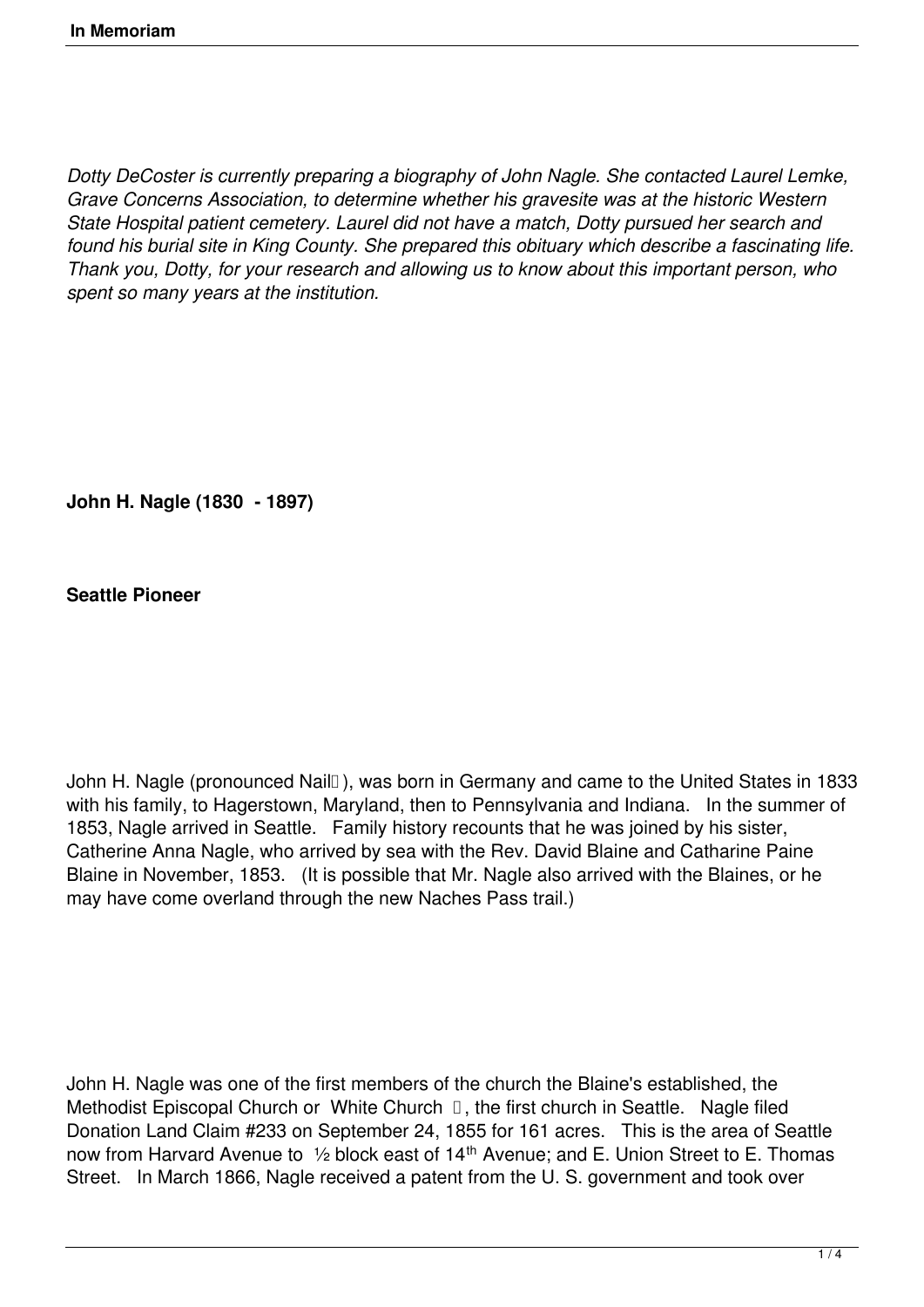ownership of his homestead. Catherine Anna Nagle married Alexander Murray Gow in March 1866 and moved with him to his farm near the White River (near O'Brien). The Nagles were friends of Arthur Armstrong (1822-1899) and Mary Ann Boren (1822-1912) Denny and John Nagle's homestead was neighboring to their donation claim as well as that of his brother and her sister, David T. (1832-1903) and Louisa Boren (1827-1916) Denny.

John H. Nagle participated in an exploring expedition for a new pass over the Cascades at what is today Snoqualmie Pass in late July and early August 1855. In July 1857, Nagle was elected King County Assessor and served until 1859. He was elected Assessor again in July 1860 and served until July 1861. In 1858 he was elected County Commissioner with Henry Yesler and served for a year. In 1865, Mr. Nagle was on the executive committee of the King County Agricultural Fair and served as a judge of fruits, along with David Denny and C. Clymer. He was a farmer and raised stock and maintained an orchard.

In 1874, the King County probate court arranged for John H. Nagle to be examined by Dr. G. A. Weed (a respected local medical practitioner) who found him œinsane and dangerous. On July 13, 1874, Nagle was transported by the court to the Hospital for the Insane in Washington Territory at Ft. Steilacoom. At the request of his sister, Katel Gow and her husband Alexander Gow, his only relatives in Washington Territory, David T. Denny was appointed guardian of John H. Nagle's estate on July 14, 1874.

On February 8, 1897, John W. Waughop, M.D. and N. J. Redpath, M.D. reported the death of John H. Nagle due to  $\alpha$  eexhaustion from chronic mania  $\Box$  at the Western Washington Hospital for the Insane where he had resided for 22 years 6 months and 26 days.  $\Box$  His remains were transported to Seattle that night and he was buried at what is now Mt. Pleasant Cemetery on Queen Anne hill. A brief notice appeared in *The Seattle Post-Intelligencer* on Tuesday, February 9, 1897, p. 8.